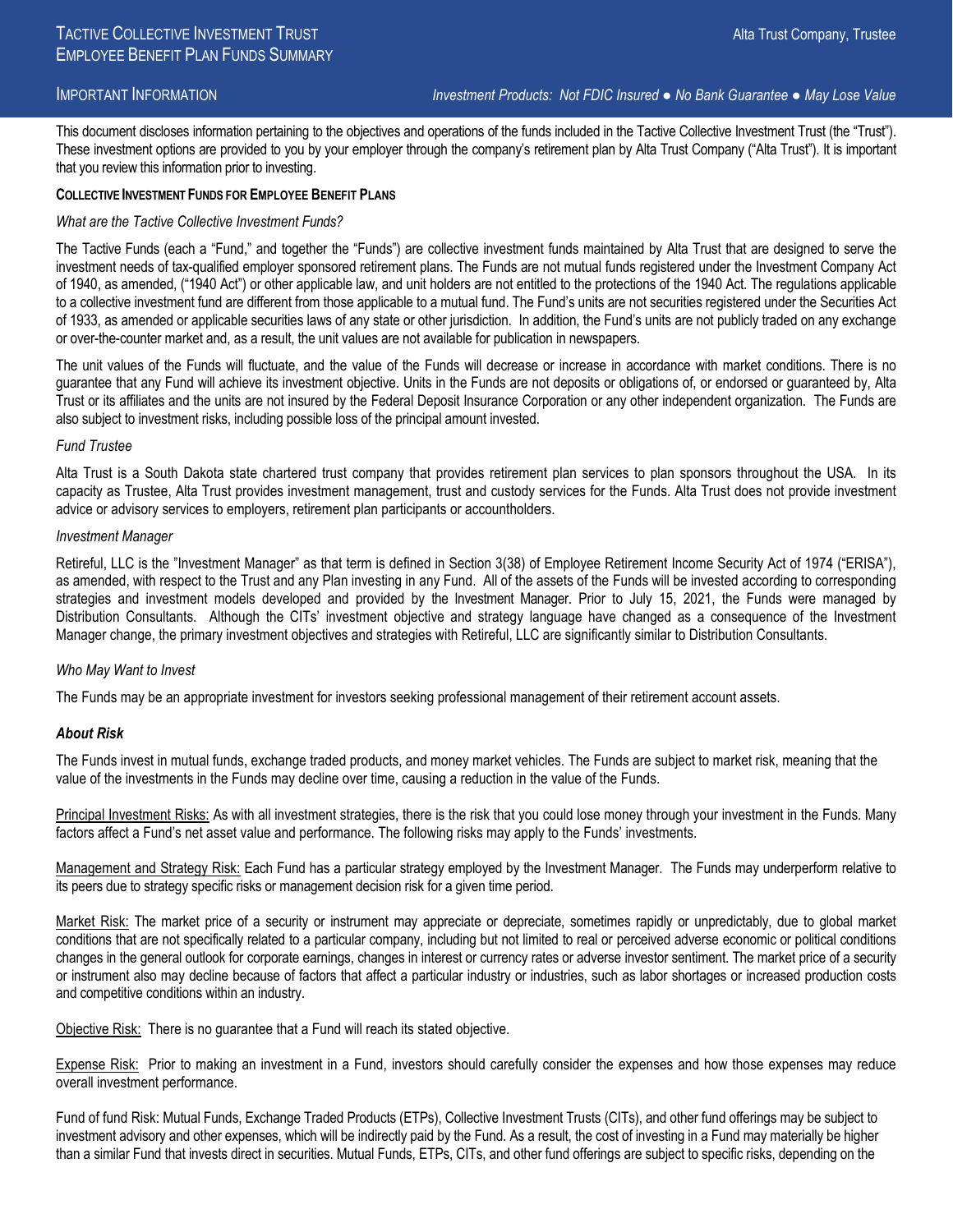nature of the fund. These risks include but are not limited to market risk, liquidity risk, management risk, credit risk, concentration risk, inflation risk, security type risk, and horizon risk.

Mutual Fund Risk: Mutual Funds are subject to investment advisory and other expenses, which will be indirectly paid by a Fund. As a result, the cost of investing in a Fund will be higher than the cost of investing directly in a mutual fund and may be higher than other mutual funds that invest directly in stocks. Mutual Funds are subject to specific risks, depending on the nature of the fund.

Exchange Traded Funds (ETFs) Risk: ETFs are subject to investment advisory and other expenses, which will be indirectly paid by each Fund. As a result, the cost of investing in a Fund will be higher than the cost of investing directly in an ETF and may be higher than other mutual funds that invest directly in stocks. ETFs are subject to specific risks, depending on the nature of the Fund.

Other Risks: This list of risks is not comprehensive, and the Funds may be subject to other risks not specified in this Investor Disclosure.

# **Tactive Growth Fund**

# Fund Objective

The Tactive Growth fund seeks to outperform the S&P 500. Investors with a higher risk tolerance should consider investing in this fund.

## Fund Strategy

This is an active strategy that is driven by a powerful technology. The technology, developed over 20 years ago, is comprised of two parts: an algorithm and Artificial Intelligence. The algorithm selects the investments that will represent the overall portfolio. It is a formula made up of seven statistical metrics that analyze the price of an investment. The artificial intelligence determines how many days the investments will be held until the algorithm starts its analysis again.

## **Tactive Moderate Fund**

## Fund Objective

The Tactive Moderate fund seeks to outperform moderate allocation funds. Investors with modest risk tolerance should consider this fund.

### Fund Strategy

This is an active strategy that is driven by a powerful technology. The technology, developed over 20 years ago, is comprised of two parts: an algorithm and Artificial Intelligence. The algorithm selects the investments that will represent the overall portfolio. It is a formula made up of seven statistical metrics that analyze the price of an investment. The artificial intelligence determines how many days the investments will be held until the algorithm starts its analysis again.

# **Tactive Conservative Fund**

### Fund Objective

The Tactive Conservative fund seeks to outperform conservative allocation funds. Investors with lower risk tolerance should consider this fund.

### Fund Strategy

This is an active strategy that is driven by a powerful technology. The technology, developed over 20 years ago, is comprised of two parts: an algorithm and Artificial Intelligence. The algorithm selects the investments that will represent the overall portfolio. It is a formula made up of seven statistical metrics that analyze the price of an investment. The artificial intelligence determines how many days the investments will be held until the algorithm starts its analysis again.

## **Tactive Cash Balance Fund**

### Fund Objective

The Tactive Cash Balance Fund seeks a balance of capital appreciation and downside protection. This fund is primarily for financial advisors needing to manage a cash balance qualified retirement plan.

# **Fund Strategy**

This is an active strategy that is driven by a powerful technology. The technology, developed over 20 years ago, is comprised of two parts: an algorithm and Artificial Intelligence. The algorithm selects the investments that will represent the overall portfolio. It is a formula made up of seven statistical metrics that analyze the price of an investment. The artificial intelligence determines how many days the investments will be held until the algorithm starts its analysis again.

# **Trustee and Management Fees**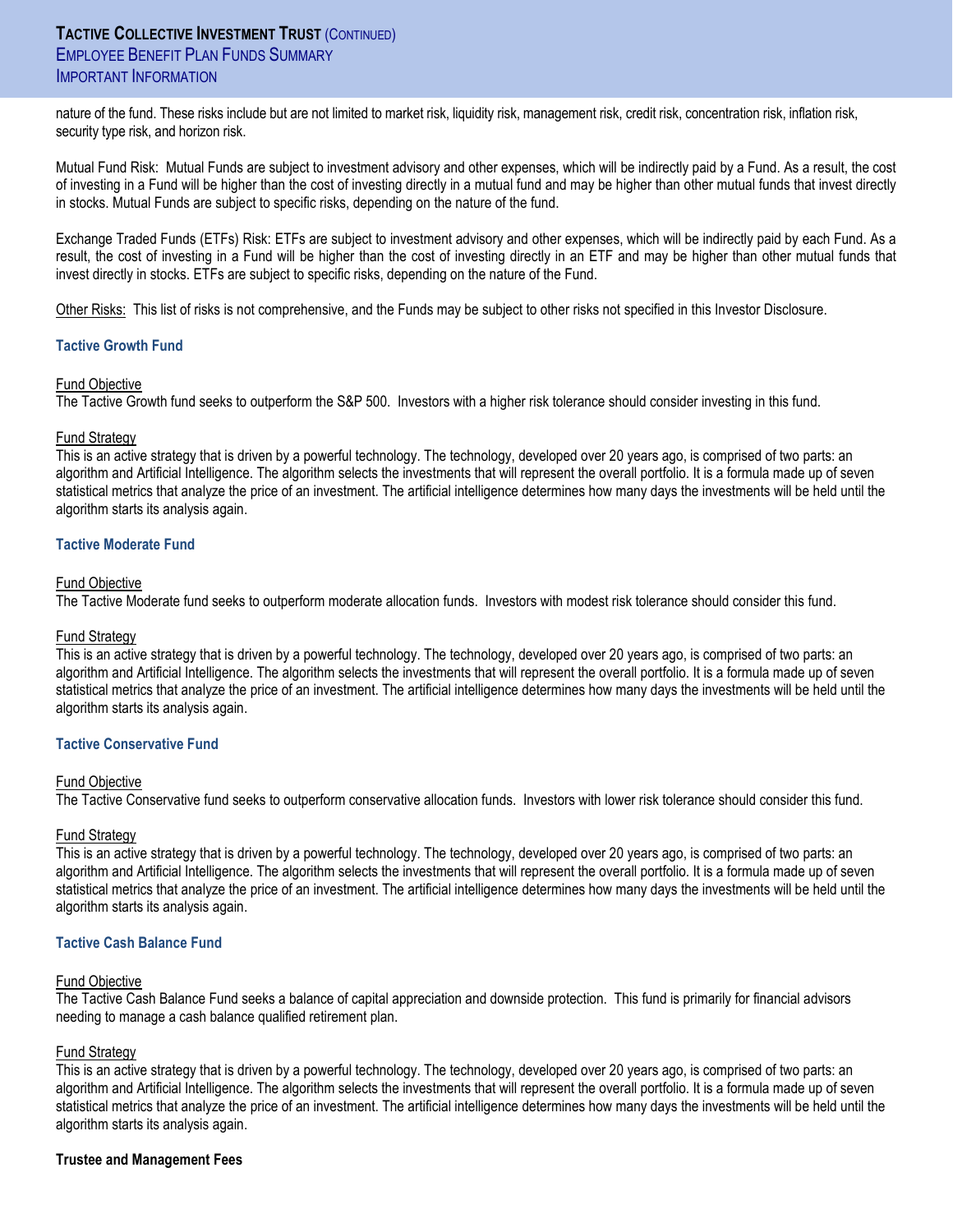There are no sales commissions charged for purchases and sales of interests in the Funds.

| .         |                                  |                          |                                    |                          |                        |  |  |  |  |
|-----------|----------------------------------|--------------------------|------------------------------------|--------------------------|------------------------|--|--|--|--|
| Cusip     | <b>Fund Name</b>                 | Trustee Fee <sup>1</sup> | <b>Management Fee</b> <sup>2</sup> | Service Fee <sup>3</sup> | Fee Total <sup>4</sup> |  |  |  |  |
| 25476H104 | <b>Tactive Growth Fund</b>       | .20%                     | 75%                                | .0%                      | .95%                   |  |  |  |  |
| 25476H203 | Tactive Moderate Fund            | 20%                      | 75%                                | .0%                      | .95%                   |  |  |  |  |
| 02134R659 | <b>Tactive Conservative Fund</b> | .20%                     | 75%                                | .0%                      | .95%                   |  |  |  |  |
| 25476H302 | Tactive Cash Balance Fund        | 20%                      | 75%                                | .0%                      | .95%                   |  |  |  |  |

1 The Trustee Fee is paid to the Trustee out of Fund assets as compensation for its services and is in addition to the Management and Service Fees.

2 The Management Fee for each Fund, if any, is paid to the Investment Manager out of Fund assets as compensation for its services and is in addition to the Trustee and Service Fees.

<sup>3</sup> The Service Fee for each Fund, if any, is paid to the custodian or recordkeeper or other eligible party as designated by the Plan Fiduciary and is in addition to the Trustee and Management Fees.

4 The Fee Total includes all three fees indicated above. All fees are calculated based on the fair value of the assets held in each Fund as of each Valuation Date (as defined in the Declaration of Trust).

## **Expenses**

**Fees**

In addition to the Fees set forth above in this schedule, other applicable expenses may apply to each Fund for the administration and operation of the Funds as outlined in the Declaration of Trust, including but not limited to custody, audit, transfer agency, etc.

The Investment Manager may choose to invest the funds' assets in mutual funds, exchange traded funds or other investments that have their own internal expenses ("Acquired Expense"). Each Fund that makes such investments will also be subject to Acquired Expenses, as applicable.

## **Total Operating Expense**

The total operating expense of each Fund is the total of all fees, expenses, and credits. The expenses of the Funds in Tactive Collective Investment Trust are as follows:

| <b>Fund Name</b>          | <b>Fee Total</b><br>(see above) | <b>Acquired</b><br><b>Expense</b> | Administrative<br><b>Expense</b> | Total<br><b>Operating</b><br><b>Expense</b> | Effect on<br>\$1,000<br>Annually |
|---------------------------|---------------------------------|-----------------------------------|----------------------------------|---------------------------------------------|----------------------------------|
| Tactive Growth Fund       | .95%                            | .38%                              | .12%                             | 1.45%                                       | \$14.50                          |
| Tactive Moderate Fund     | .95%                            | .36%                              | .10%                             | 1.41%                                       | \$14.10                          |
| Tactive Conservative Fund | .95%                            | .26%                              | .11%                             | 1.32%                                       | \$13.20                          |
| Tactive Cash Balance Fund | .95%                            | .63%                              | .26%                             | 1.84%                                       | \$18.40                          |

### **Turnover Ratios**

The turnover ratios of the Funds in the Tactive Collective Investment Trust are as follows:

| <b>Fund Name</b>          | <b>Turnover Ratio</b> |  |
|---------------------------|-----------------------|--|
| Tactive Growth Fund       | 508%                  |  |
| Tactive Moderate Fund     | 472%                  |  |
| Tactive Conservative Fund | 315%                  |  |
| Tactive Cash Balance Fund | 479%                  |  |

Turnover Ratios are calculated on an annual basis and are as of the most recent calendar year end.

# **Participant Notice and Disclosure**

The Declaration of Trust for the Trust describes the procedures for admission to and withdrawal from the Funds. The Declaration of Trust should be read in conjunction with this information statement and is hereby incorporated by reference.